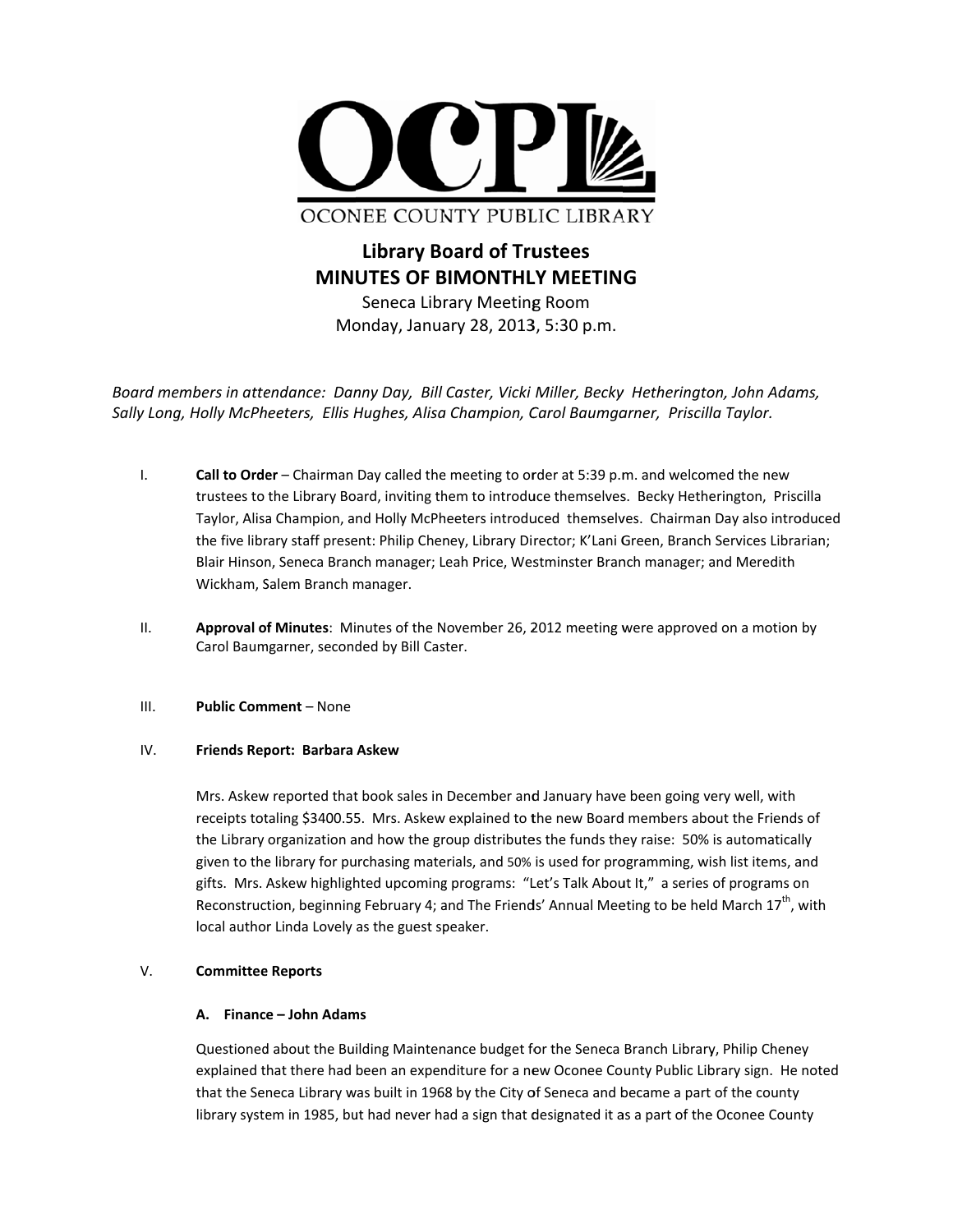Public Library system. Chairman Day pointed out, for the benefit of the new trustees, that the four branches operate as a system, rather than four separate libraries, and it is important to educate the public so that they realize you can get the same services at all four branches as well as the Bookmobile, which travels to many parts of the county to offer OCPL services to those who might not otherwise have access.

# **B. Policy/Personnel – Vicky Miller**

Vicki Miller mentioned that one of the long‐time staff, Margaret McCall, is retiring. Westminster Branch Library Manager Leah Price announced the date of her retirement party and invited the Board members and Friends to attend. Vicki Miller checked to see if every Trustee had received the revised Policy Manual.

## **C. Building and Grounds – Danny Day**

The City of Walhalla has been smoke testing the sewer lines, and twice in the last month smoke has entered the Walhalla Library building via the basement. Facilities Maintenance personnel called the City of Walhalla to find out about the smoke and brought fans to the Walhalla Library to exhaust the smoke from the building. Chairman Day noted the new sign at the Seneca Branch as a sign of forward progress.

## **D. Community Relations – Ellis Hughes**

Ellis Hughes reported on the half‐day communications workshop on January 12 where the Board discussed the library message and PowerPoint presentation developed by Blair Hinson, Philip Cheney and Ellis Hughes. She will send out a link to information produced by the Gates Foundation for the use of rural libraries.

The Community Relations committee is in the process of putting together a comprehensive public relations campaign to get the new library built in Seneca.

Ms. Hughes commented on the recent publicity received for a library program. Seneca Branch Manager Blair Hinson was interviewed by a television reporter at the library's program on the Battle of the Bulge and a portion of that interview appeared on television. Mr. Hinson was shown with the audience in the background and a large OCPL banner just behind him. Five local veterans of the Battle of the Bulge attended the event.

### **E. Capital Projects – John Adams**

Mr. Adams mentioned that a new Seneca Library study was recently completed and that there were a number of recommendations that came out of that study's conclusions, which Ellis Hughes is using to create a new message. The larger picture is a five‐year plan, which envisions an expansion to the Walhalla Library, a new branch in South County, an expansion of the Westminster Branch as well as the new Seneca Library. John Adams encouraged the new trustees to get involved in the County's budget process. The possibility of a penny sales tax, requiring a referendum, was discussed as a way of financing the library's capital projects.